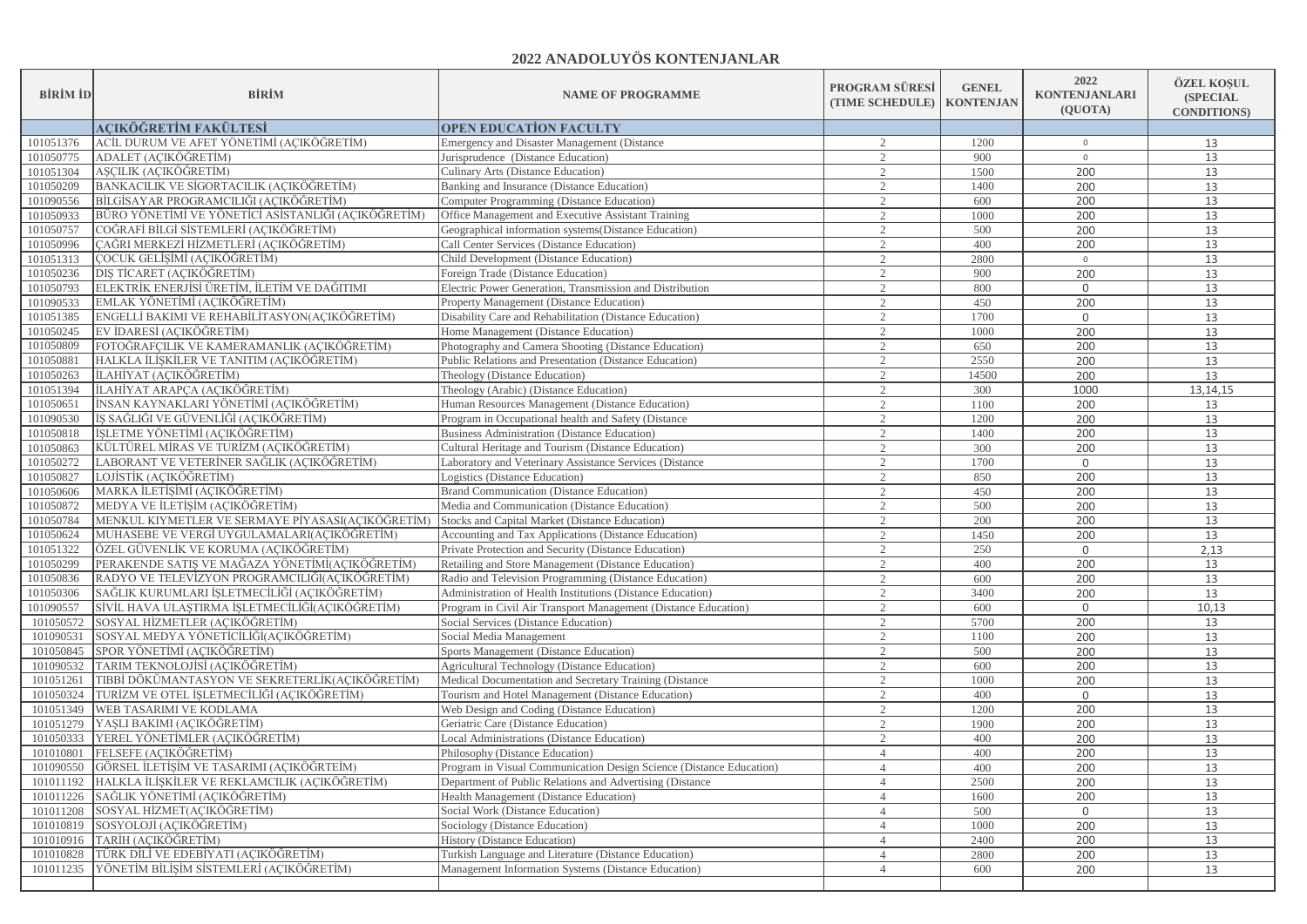|                        | <b>IKTISAT FAKÜLTESİ</b>                           | <b>OPEN EDUCATION FACULTY</b>                                      |                |      |                |                              |
|------------------------|----------------------------------------------------|--------------------------------------------------------------------|----------------|------|----------------|------------------------------|
| 101010722              | CALIŞMA EKONOMİSİ VE ENDÜSTRİ                      | Labor Economics and Industrial Relations (Distance                 | $\overline{4}$ | 500  | 200            | 13                           |
| 101010731              | İKTİSAT (AÇIKÖĞRETİM)                              | Economics (Distance Education)                                     | $\overline{4}$ | 400  | 200            | 13                           |
| 101090552              | İKTİSAT (İNGİLİZCE) (AÇIKÖĞRETİM)                  | Department of Economics (English) (Distance Education)             | $\overline{4}$ | 150  | 1000           | 13, 15, 23                   |
| 101010758              | MALİYE (AÇIKÖĞRETİM)                               | Public Finance (Distance Education)                                | $\overline{4}$ | 500  | 200            | 13                           |
| 101090538              | SİYASET BİLİMİ VE KAMU YÖNETİMİ (AÇIKÖĞRETİM)      | Public Administration (Distance Education)                         | $\overline{4}$ | 900  | 200            | 13                           |
| 101090538              | SİYASET BİLİMİ VE KAMU YÖNETİMİ (İNGİLİZCE)        | Department of Public Administration (English) (Distance Education) | $\overline{4}$ | 150  | 1000           | 13, 15, 23                   |
| 101010837              | ULUSLARARASI İLİŞKİLER (AÇIKÖĞRETİM)               | International Relations (Distance Education)                       | $\overline{4}$ | 600  | 200            | 13                           |
| 101011368              | ULUSLARARASI İLİŞKİLER İNGİLİZCE (AÇIKÖĞRETİM)     | International Relations (English) (Distance Education)             | $\overline{4}$ | 150  | 1000           | 13,15,23                     |
|                        |                                                    |                                                                    |                |      |                |                              |
|                        | <b>İŞLETME FAKÜLTESİ</b>                           | <b>OPEN EDUCATION FACULTY</b>                                      |                |      |                |                              |
|                        | 101011323 HAVACILIK YÖNETİMİ (AÇIKÖĞRETİM)         | Civil Aviation Management (Distance Education)                     |                | 1000 | $\overline{0}$ | 10,13                        |
| 101010767              | İŞLETME (AÇIKÖĞRETİM)                              | Management (Distance Education)                                    | $\overline{4}$ | 800  | 200            | 13                           |
| 101090555              | İŞLETME (İNGİLİZCE) (AÇIKÖĞRETİM)                  | Business Administration (English) (Distance Education)             | $\overline{4}$ | 150  | 1000           | 13,15,23                     |
|                        | 101011217 ULUSLARARASI TİCARET VE LOJİSTİK         | International Commerce and Logistic Management                     | $\overline{4}$ | 400  | 200            | 13                           |
|                        | 999454213 TURİZM İŞLETMECİLİĞİ(AÇIKÖĞRETİM)        | Tourism Management (Distance Education)                            |                |      | 1000           |                              |
|                        |                                                    |                                                                    |                |      |                |                              |
|                        | <b>ECZACILIK FAKÜLTESİ</b>                         | <b>FACULTY OF PHARMACY</b>                                         |                |      |                |                              |
| 101010016              | <b>ECZACILIK</b>                                   | Pharmacy                                                           | 5              | 140  | 30             | 148,149                      |
|                        |                                                    |                                                                    |                |      |                |                              |
|                        | EDEBİYAT FAKÜLTESİ                                 | <b>FACULTY OF HUMANITIES</b>                                       |                |      |                |                              |
| 101010025              | ARKEOLOJİ                                          | Archaeology                                                        | $\overline{4}$ | 60   | 26             |                              |
| 101010034              | <b>FELSEFE</b>                                     | Philosophy                                                         | $\overline{4}$ | 50   | 14             | 145                          |
| 101090551              | PSİKOLOJİ                                          | Department of Psychology                                           | $\overline{4}$ | 60   | 10             |                              |
| 101010907              | RUS DİLİ VE EDEBİYATI (RUSÇA)                      | Russian Language and Literature                                    | $\overline{4}$ | 40   | 12             | 22,24,94                     |
| 101010043              | <b>SANAT TARİHİ</b>                                | Art History                                                        | $\overline{4}$ | 70   | 15             |                              |
| 101010052              | SOSYOLOJİ                                          | Sociology                                                          | $\overline{4}$ | 80   | 16             |                              |
| 101010061              | <b>TARİH</b>                                       | History                                                            | $\overline{4}$ | 70   | 24             |                              |
| 101010079              | TÜRK DİLİ VE EDEBİYATI                             | Turkish Language and Literature                                    | $\overline{4}$ | 70   | 20             |                              |
|                        |                                                    |                                                                    |                |      |                |                              |
|                        |                                                    |                                                                    |                |      |                |                              |
|                        | <b>EĞİTİM FAKÜLTESİ</b>                            | <b>FACULTY OF EDUCATION</b>                                        |                |      |                |                              |
| 101010088              | ALMANCA ÖĞRETMENLİĞİ                               | German Language Teaching                                           | $\overline{4}$ | 50   | 16             | 1,22,24,150,151,159          |
| 101010097              | BİLGİSAYAR VE ÖĞRETİM TEKNOLOJİLERİ                | Computer and Instructional Technologies Teaching                   | $\overline{4}$ | 20   | 20             | 1.15                         |
| 101010104              | FRANSIZCA ÖĞRETMENLİĞİ                             | French Language Teaching                                           | $\overline{4}$ | 35   | 12             |                              |
| 101010113              |                                                    | Primary School Mathematics Teaching                                | $\overline{4}$ | 60   | 12             | 1,22,24,150,159<br>1,150,151 |
| 101010122              | İLKÖĞRETİM MATEMATİK ÖĞRETMENLİĞİ                  |                                                                    | $\overline{4}$ | 120  | 44             |                              |
| 101010167              | İNGİLİZCE ÖĞRETMENLİĞİ<br>OKUL ÖNCESİ ÖĞRETMENLİĞİ | English Language Teaching<br>Pre-school Teaching                   | $\overline{4}$ | 60   | 20             | 1,22,24,150,151,160          |
| 101011305              | ÖZEL EĞİTİM ÖĞRETMENLİĞİ                           |                                                                    | $\overline{4}$ | 130  | 12             | 1,150,151                    |
|                        |                                                    | Special Education Teacher Training Program                         | $\overline{4}$ | 70   | 16             | 1,150,151                    |
| 101010776              | REHBERLİK VE PSİKOLOJİK DANIŞMANLIK                | Guidance and Psychological Counseling                              | $\overline{4}$ | 50   | 10             | 150,151                      |
| 101090208<br>101010176 | RESİM-İŞ ÖĞRETMENLİĞİ                              | Arts and Crafts Teaching                                           | $\overline{4}$ | 60   | 20             | *Önkayıt ve "Özel            |
| 101010185              | SINIF ÖĞRETMENLİĞİ                                 | Primary School Teaching<br>Social Studies Teaching                 | $\overline{4}$ | 60   | 8              | 1,150,151<br>1.15            |
|                        | SOSYAL BİLGİLER ÖĞRETMENLİĞİ                       |                                                                    |                |      |                |                              |
|                        | <b>HUKUK FAKÜLTESİ</b>                             | <b>FACULTY OF LAW</b>                                              |                |      |                |                              |
|                        | 101010255 HUKUK FAKÜLTESİ                          | Faculty of law                                                     | $\overline{4}$ | 355  | 45             | 162                          |
|                        |                                                    |                                                                    |                |      |                |                              |
|                        | İKTİSADİ VE İDARİ BİLİMLER FAKÜLTESİ               | FACULTY OF ECONOMICS AND ADMINISTRATIVE                            |                |      |                |                              |
|                        | 101010264 CALISMA EKONOMİSİ VE ENDÜSTRİ İLİSKİLERİ | Labor Economics and Industrial Relations                           | $\overline{4}$ | 85   | 24             |                              |
| 101010273   IKTISAT    |                                                    | Economics                                                          | $\overline{4}$ | 160  | 30             |                              |
| 101010282              | İKTİSAT (İNGİLİZCE)                                | Economics (English)                                                | $\overline{4}$ | 90   | 24             | 22, 23, 24                   |
| 101010307              | <b>İSLETME</b>                                     | <b>Business Administration</b>                                     | $\overline{4}$ | 160  | 30             |                              |
| 101010316              | ISLETME (INGILIZCE)                                | Business Administration (English)                                  | $\overline{4}$ | 80   | 24             | 22, 23, 24                   |
| 101010325              | MALIYE                                             | Public Finance                                                     | $\overline{4}$ | 100  | 24             |                              |
| 101090535              | SİYASET BİLİMİ VE KAMU YÖNETİMİ                    | Public Administration                                              | $\overline{4}$ | 60   | 20             |                              |
|                        |                                                    |                                                                    |                |      |                |                              |
|                        | <b>İLETİŞİM BİLİMLERİ FAKÜLTESİ</b>                | <b>FACULTY OF COMMUNICATION SCIENCES</b>                           |                |      |                |                              |
|                        | 101010334 BASIN VE YAYIN                           | Journalism                                                         | $\overline{4}$ | 80   | 20             | 22, 24, 34                   |